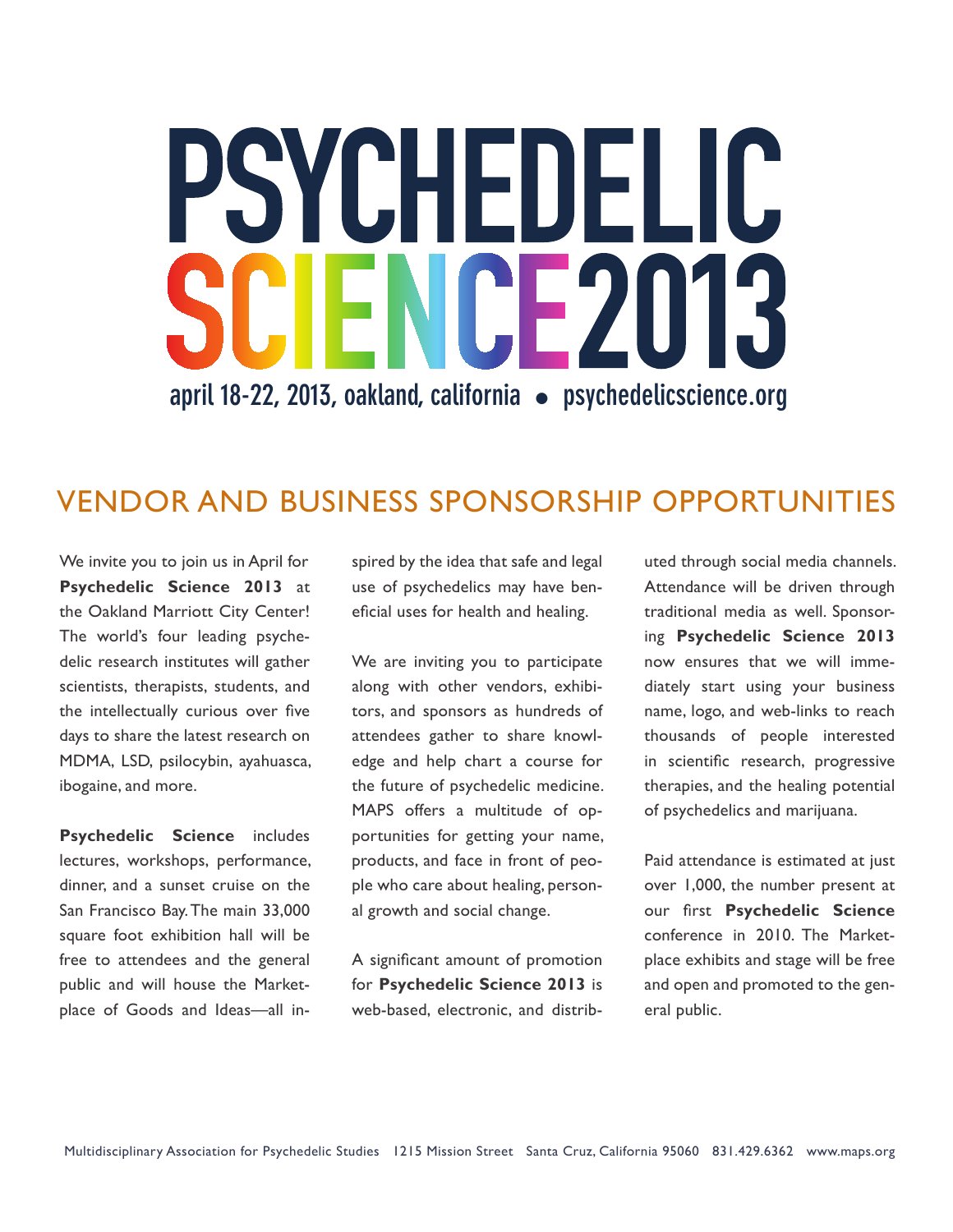## **SPONSORSHIP OPPORTUNITIES**

#### **Sponsor the Conference: \$5,000**

- One large vendor booth in the Marketplace, in the highest traffic area.
- Top acknowledgement as Psychedelic Science Sponsor in all print materials.
- Banner ad and link on MAPS homepage and Psychedelic Science web page.
- Logo, link, and descriptive sentence in 5 emails.
- 5 Facebook mentions with logo and link.
- Logo rotated on main screens during programming breaks.
- Large logo on conference bags.
- Sponsor Spotlight article in next edition of MAPS Bulletin.
- Full-page ad in the program book.
- 4 Conference and 4 workshop tickets.

#### **Sponsor a Workshop: \$2,500**

- One large vendor booth in the Marketplace.
- Acknowledgement as Workshop Sponsor in all print materials.
- Banner ad on your sponsored Workshop webpage.
- Logo and link on Psychedelic Science web page.
- Logo and link in 3 emails.
- 3 Facebook mentions with image and link.
- Logo rotated on main screens during programming breaks.
- Logo on conference bags.
- Inclusion in Sponsor Spotlight article in next MAPS Bulletin.
- Half page ad in the program book.
- \* 2 Conference tickets and 2 tickets to the workshop you sponsor.

#### **Sponsor an Event: \$1,250**

*Choose One: Thursday Welcome Reception; Friday Sunset Cruise; Saturday Dinner and Performance.*

- One vendor booth in the Marketplace.
- Acknowledgement as Event Sponsor in all print materials.
- Banner ad on your sponsored event web page.
- Logo & link in email newsletter & Psychedelic Science e-blast.
- Facebook mention with image and link.
- Logo rotated on main screens during programming breaks.
- Logo on conference bags.
- Sponsor Spotlight article in next edition of MAPS Bulletin.
- \* 2 Conference tickets and 2 tickets to the event you sponsor.

#### **Sponsor a Lecture or Meeting Space: \$500**

- Acknowledgement as Lecture Sponsor in the program book.
- Banner ad and link on conference webpage.
- Logo and link in three emails.
- Facebook mention with image and link.
- Logo rotated on main screens during programming breaks.
- Logo on conference bags.
- Inclusion in Sponsor article in next edition of MAPS Bulletin.
- One conference ticket.



## A. Andrew Gonzalez, Crescendo of the HeartGonzalez. Crescendo Andrew

#### **All Sponsors Receive**

- Our gratitude and thanks, and your satisfaction in helping to create a world where all medicines that heal are used to their fullest potential.
- Opportunity to provide branded items for the Conference Bags distributed to all attendees.
- Ability to buy additional conference tickets at the \$225 rate.

#### **Vendor Booth: \$850**

- One vendor booth in the Marketplace of Goods and Ideas.
- A \$100 discount on print ads in the Psychedelic Science program book.
- Opportunity to provide branded items for the conference bags distributed to all attendees.
- Logo and link on web and program book Marketplace page.
- 2 conference tickets and options to purchase additional tickets for \$225.

#### **Ticket Prices**

#### **Conference Tickets**

\$425 / \$350 (early registration, before December 21, 2012)

#### **Conference and Workshop Pass**

\$525 / \$425 (early registration, before December 21, 2012)

 *Please contact Brian Brown, Development Associate, for information on promotional trade discounts and vendor booths at brown@maps.org. Please contact Virginia Wright for sponsorship packages at virginia@maps.org.*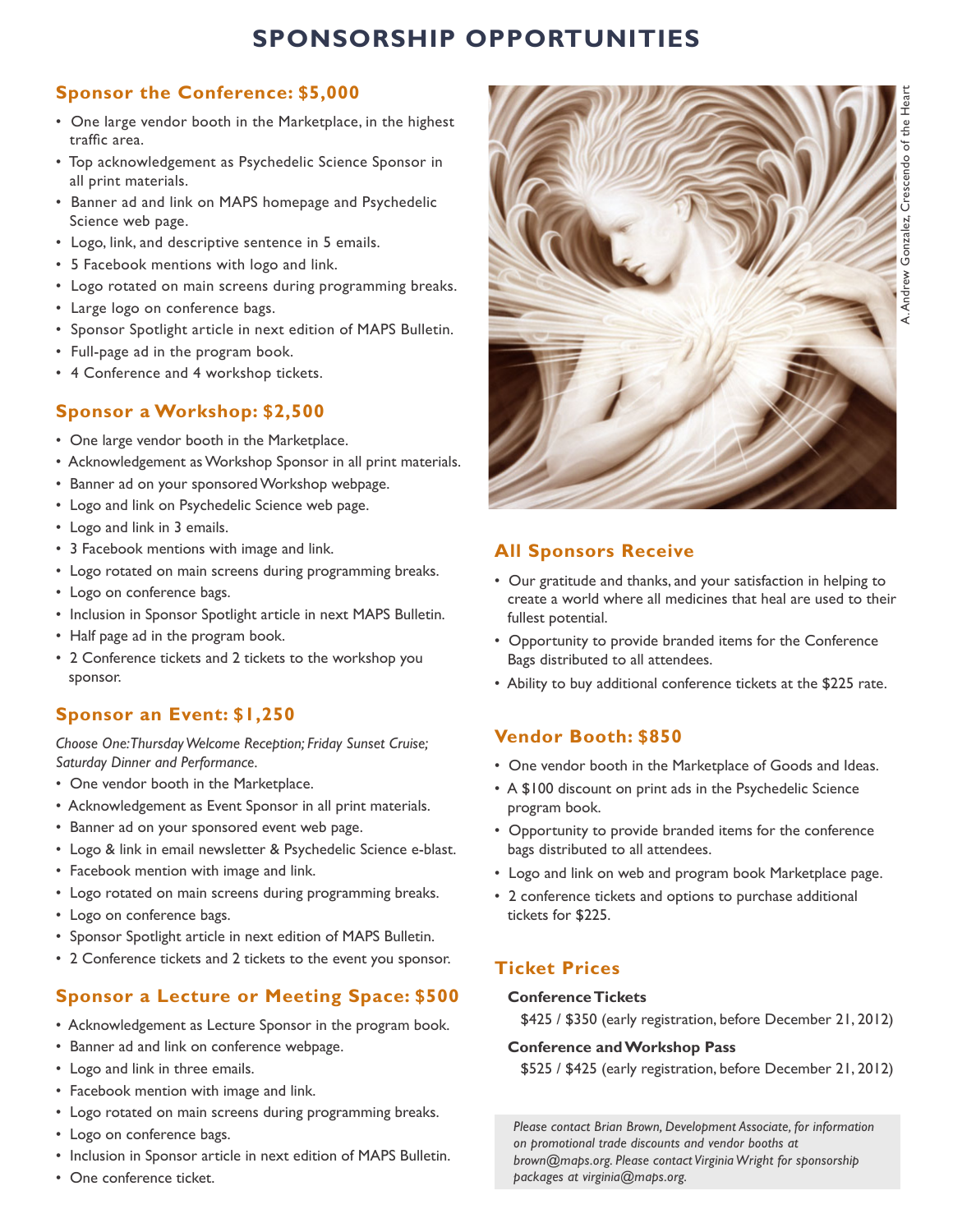#### **Three Day Conference**

**April 19-21, 2013 | 9:00 am to 6:00 pm**

#### **Clinical Track**

**Albert Hofmann and His LSD,** Dieter Hagenbach and Lucius Werthmüller **Principles of LSD Psychotherapy,** Stan Grof, M.D. **LSD and End of Life Anxiety,** Peter Gasser, M.D. **LSD Bromo LSD, and Cluster Headaches,** Torsten Passie, M.D. **LSD Neuroscience,** Dave Nichols, Ph.D. **14 Years of Clinical Research with Ayahuasca,** Jordi Riba, Ph.D. **Psychedelic Neuroscience,** Franz Vollenweider, M.D. **Beyond Fear MDMA and Emotion,** Matt Baggott, Ph.D. **MDMA and Autism: A Pilot Study,** Charles Grob, M.D. and Alicia Danforth, Ph.D. Candidate **MDMA-Assisted Psychotherapy,** Michael Mithoefer, M.D., and Annie Mithoefer, B.S.N. **Swiss MDMA PTSD Pilot Study,** Peter Oehen, Ph.D. **Canadian, Boulder, Israel MDMA Studies Panel,** Jim Grigsby, Ph.D. and Marcela Ot'alora, Dr. Ingrid Pacey and Andrew Feldmar **Psychedelic Psychotherapy,** Bill Richards, Ph.D. **Psilocybin and End of Life,** Steve Ross, M.D. **Psilocybin, Spirituality and End of Life,** Roland Griffiths, Ph.D. **Psilocybin and Alcoholism,** Michael Bogenschutz, M.D. **Psilocybin, MDMA and fMRI,** Robin Carhart-Harris, Ph.D. **Psilocybin and the Treatment of Nicotine Addiction,** Matt Johnson, Ph.D. **Qualitative and Cultural Track**

## **Ibogaine for Treatment of Addiction,**

Thomas Kingsly Brown, Ph.D.

**Psychological mechanisms and the essence of psychedelic therapy,** Peter Oehen, M.D.

**Psychedelic Psychotherapy,** Mary Cosimano, M.S.W.

**The Training of Psychedelic Therapists,** Jeff Guss M.D.

**Psychedelic Therapists: Required Skills, Knowledge and Experience,** Andrew Feldmar

**Holotropic Breathwork,** Christina Grof

**Marijuana for PTSD,** Sue Sisley, M.D.

**2CB in Spain, Pattern of Use and Subjective Effects,** Jose Carlos Bouso, Ph.D.

- **Systematic Methods Exploring Psychedelic Experiences,** Frank Echenhofer, Ph.D.
- **Quantitative Analysis of Narrative Reports of Psychedelic Drugs,** Matthew J. Baggott, Ph.D. **Erowid,** Subjective Reports from the Field

#### **Ayahuasca Track**

**Linking Ayahuasca, Mental Imagery, & Internal Attention,** Dráulio Barros de Araujo, Ph.D.

- **Psychedelics in Unlocking the Unconscious: From Cancer to Addiction,** Gabor Maté, M.D.
- **How Similar to Dreaming is the Ayahuasca Experience?** Sidarta Ribeiro, Ph.D.

**The Expansion of Ayahuasca Traditions,** Kevin Feeney, J.D. and Beatriz Caiuby Labate, Ph.D. **Ayahuasca and Limitless Healing,** Chris Kilham **Ayahuasca and Treatment of Addictions,** Mitch Liester, M.D., James Prickett, D.O. **The Potential of Ayahuasca Use for the Treatment of Substance Dependencies,** Anya Loizaga-Velder, M.A., Ph.D. Candidate **Ayahuasca Characterization & Metabolism in Humans,** Ethan McIlhenny **Integrating the Modern Practice of Traditional Ayahuasca Shamanism,** Dr. Joe Tafur, M.D. **The Economics of Ayahuasca,** Kenneth W. Tupper, Ph.D. **Santo Daime in Europe: Ritual Transfer and Cultural Translations,** Jan Weinhold **Classifying Ayahuasca: Psychiatric Research with Psychedelics,** Brian Anderson **The Effects of Participation in Ayahuasca Rituals on Gay's and Lesbian's Self Perception,** Clancy Cavnar Ayahuasca, the Scientific Paradigm and Shamanic  **healing,** Stephan V. Beyer, Ph.D., J.D. **Ayahuasca and PTSD,** Jessica Nielson, Ph.D. **Ayahuasca and Treatment of Addiction,** Philippe Lucas, M.A. **Longitudinal long-term Ayahuasca Studies,** Jose Carlos Bouso

#### **Pre- and Post-Conference Workshops**

April 18 and 22, 2013 • 9:00 am to 5:00 pm

- MDMA-Assisted Psychotherapy, Michael Mithoefer, M.D. and Annie Mithoefer, B.S.N.
- Neuroscience of Psychedelics, Dave Nichols, Ph.D. and Franz Vollenweider, M.D.
- Psychedelic Harm Reduction, Workshop Leaders TBA

 Beyond Therapy: Further Reaches of Psychedelic Experience, James Fadiman, Ph.D. and Tom Roberts, Ph.D.

Ayahuasca Workshop: Ethnobotany, Safety & Expansion, Beatriz Caiuby Labate, Ph.D., Kathleen Harrison, M.A., Luís Fernando Tófoli, M.D., Ph.D.

- Medical Marijuana, Donald Abrams, M.D. & Clint Warner Visionary Art with Android Jones
- Holotropic Breathwork Workshop: April 20-22, 2013, with lecture by Stan Grof

#### **Welcome Reception**

Marriott Skyline Room, April 18, 2013 • 7:00 pm

#### **Sunset Cruise on San Francisco Bay**

Jack London Square/Pier 40: April 19, 2013 • 7:00 pm Informal dinner, no-host bar, and entertainment in the company of friends on a cruise to the other side of the bay for Bicycle Day Party—or stay on board and cruise back to Jack London Square and the Marriott Hotel.

#### **Dinner and Performance**

East Hall, April 20, 2013 • 7:00 pm

#### **The Marketplace of Goods and Ideas**

West Hall, April 19-21, 2013

A gathering place to shop, see scientific presentations, and meet and talk with like-minded people. A full program of noteworthy presenters and entertainers will be inside the Marketplace hall and free to the public.